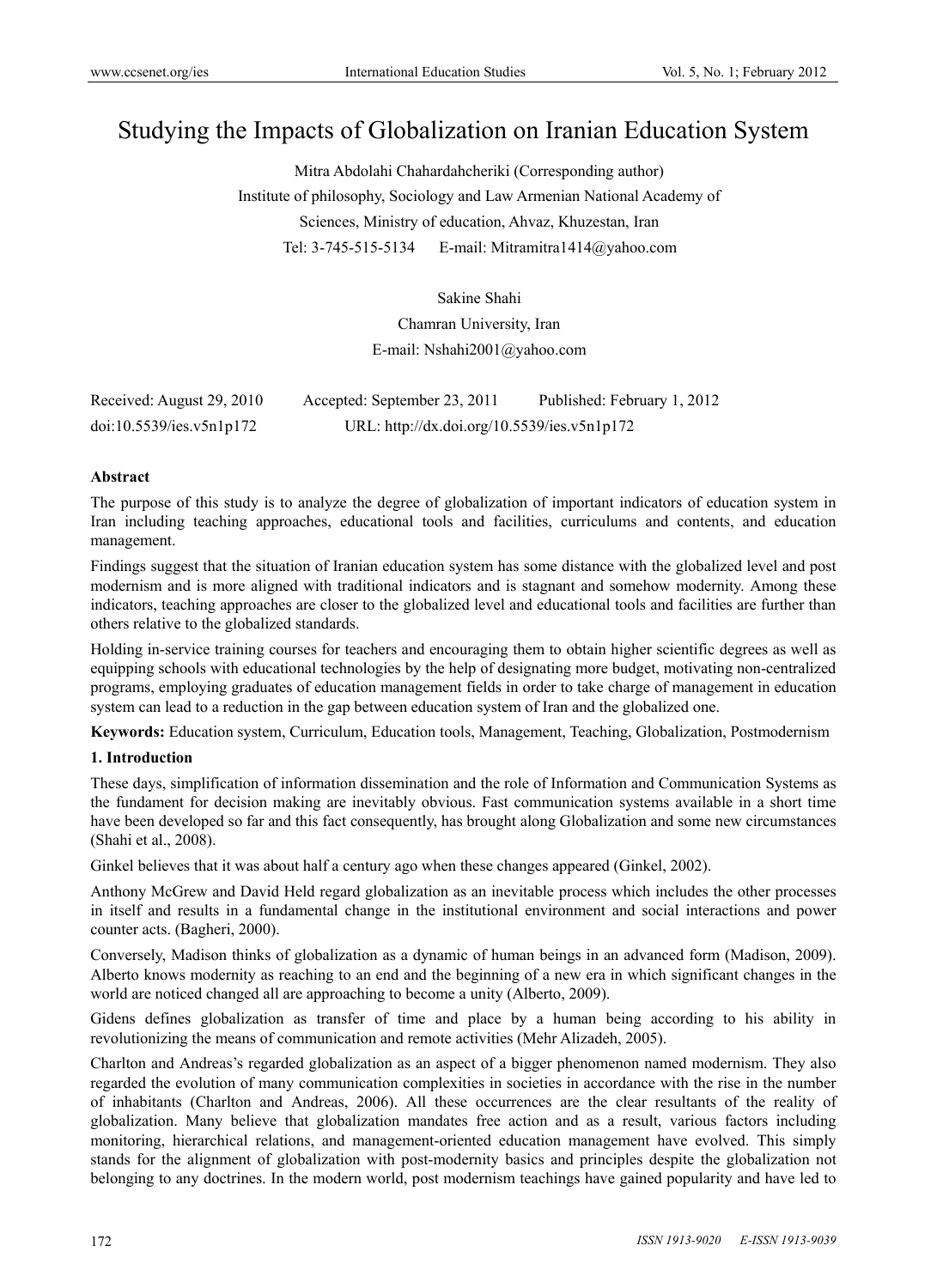new arguments and discussions in various fields including but not limited to political and cultural in addition to literal aspects namely learning and education (Farmihani, 2010). It seems that Jacques Derrida's deconstructive attitudes have led to prominent evolutions in education system (Derrida, 1987).

And the four principles of Michel Foucault (reversal, discontinuity, specificity, and exteriority) affecting education that has made to change in key elements of education inevitable. .( Bagheri,2000)

As a matter of fact, education system have benefited from the many consequences of globalization. UNESCO named the year 2002 as "Human Globalization". Ginkel believes that the education system is an inevitable factor of this scenario (Ginkel, 2002). The economic and commercial life of nations have been thoroughly influenced by globalization and with the growing global competitive environment and the rapid advancements technologies, the business organizations and business models beside management systems and practices are experiencing changes every now and then. In order to be able to keep up with these variations of the system, the management education requires being restructured and refocused (Mushtaq, 2004). Azad (2010) recently did a research entitled "studying and designing electronic government model" which was performed among the staff of department of education bureau of Ahwaz. His findings included the fact that the most significant problems are mainly due to the difficulties rooted in structural-behavioral aspects in addition to the many ones going back to technological, economical, and cultural origins.

In contrast to what was already mentioned, achieving the needed skills for tackling the challenges ahead of the Iranian education system through keeping the loyalty toward traditional, stagnant, and modernity management is a sad truth (Shahi, 2006). Proportional to the changes occurring in the surroundings, education system of Iran needs to try to reform its structure. Furthermore, realization of these objectives and aligning them with revolutions and evolutions in the environment are among the many responsibilities of a deserved management. Throughout a research by Dr. Sekineh Shahi regarding the open relations of upper education and the necessity of pursuing globalization by Khuzestani Universities, she demonstrated being in a transition and stabilization phase of the studied universities and found out that communication infrastructures are still operating in a mechanical sense rather than the post modern (Shahi, 2006).

This research seeks finding out the globalization rate of Iranian education system (Teaching approaches, Educational tools and facilities, Curriculum and content, Education Management) and attempts to analyze the consequences; for this purpose, the researcher outs time studying the indicators of globalization.

#### **2. Material and methods**

In the current research, two methods of surveying and document analysis are utilized.

#### *2.1 Statistical Society*

The statistical society for the current survey is all the teachers and principals of primary, middle, and high schools for all the four districts of Ahwaz city, Iran during 2010, this includes 7465 individuals.

#### *2.2 Sampling Method*

The desired sample was chosen for the implementation of the survey with questionnaire, by the help of a sample size determination table (Morgan & Krejcie) with the help of a stratified random sampling proportional with the population of the society that is 357 individuals. The stratified number of sample was evaluated by this formula:

$$
\frac{n \times N_i}{N} = n_i
$$

n: Total volume of the sample

N: Total number of statistical society of the research

Ni: Population of the class

ni: Volume of the sample

#### *2.3 Research Tools*

According to the topic of this research, and due to the novelty of the subject, no data collection tool was available. In order to compile the questionnaire, the researcher initially performed a qualitative study and then, using that, a proper questionnaire was compiled for the quantitative aspect of the survey.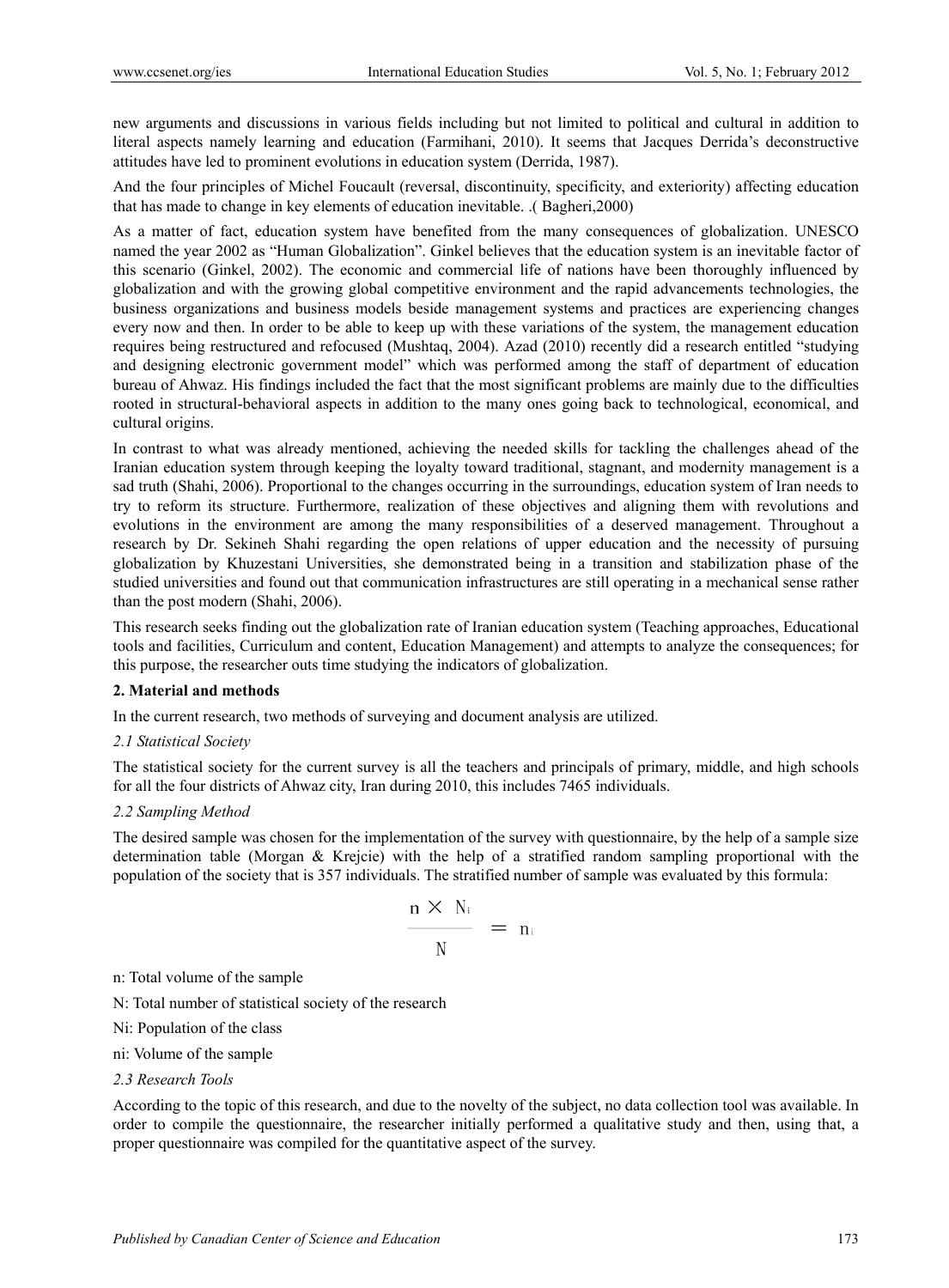## *2.4 Data collection tool*

include demographic information check list, the questionnaire made by the researcher for globalized education system and document analysis.

## *2.5 Reliability of Research Tool*

According to Cronbach's alpha, the resulted coefficient for the questionnaire with 30 subjects and 71 indices is  $\alpha=90$ .

## *2.6 Data Analysis*

Quantitative data were analyzed by the help of SPSS 16 application in the two descriptive and illative levels. In the descriptive part, frequency, mean value, percentage, and standard deviation were used whereas, from the illative aspect, mono-variable T-test and independent variable T-test, one-way analysis of variance (ANOVA), and regression were utilized. Data obtained from the documents is analyzed by the help of inductive content analysis.

## **3. Result**

From the attitudes of scientists like Foucault and Derrida, Farmahini, and Jiroux, one can perceive some features for the globalization of education in post modern system among which the most important are:

| Indicator           | Features of Globalization                                                              |
|---------------------|----------------------------------------------------------------------------------------|
|                     | A method based on discussion and argument, dialogue                                    |
| Teaching            | Communal learning approach                                                             |
| Approaches          | A method based critical Dialogue and analytical skills                                 |
|                     | Decentralization, de-structuralizing, creative-based                                   |
|                     | A method based on horizontal relationship between students and teachers                |
| Educational         | Audio and visual equipment in teaching particularly the Internet and computers and     |
| <b>Tools</b><br>and | equipping schools with laboratories                                                    |
| Facilities          | The availability of excursions                                                         |
|                     | The possibility of changing the decoration of the class                                |
|                     | Evolutionary development                                                               |
|                     | Noticing the individual differences amongst students and communal culture              |
|                     | The possibility of multi-dimensional interpretation of the context and self-creativity |
| Curriculums         | Avoiding general concepts                                                              |
| and Contents        | Uncertainty and constant change of content                                             |
|                     | Participatory and flexible programmes                                                  |
|                     | Practical and applied knowledge in programmes                                          |
|                     | Interdisciplinary curriculum                                                           |
|                     | Self-restraint and inner discipline                                                    |
| Educational         | Decentralization                                                                       |
| Management          | Research-oriented in particular action researches                                      |
|                     | Long run goals                                                                         |
|                     | People-oriented and applying leadership instead of management                          |

In order to study the current state of globalization in Iran, the data taken from the questionnaire were analyzed and firstly, these were studied descriptively. Then, it was compared with the desirable situation by the help of using the mono-group T test. For studying the impacts of demographic characteristics of test subjects on level of globalization, statistical inference for regression, one way analysis of variance and independent group T-test were used.

As it is observed from the table (1), the average and the standard deviation of the education system in Iran are equal to 2.793 and 0.550 respectively. Amongst the above factors, teaching approaches (Average= 3.113) was evaluated better than others and the factor educational tools and facilities was weaker than other factors (Average= 2.385).The results of the mono-group T-test (table2) show that there is a significant difference between the current situation of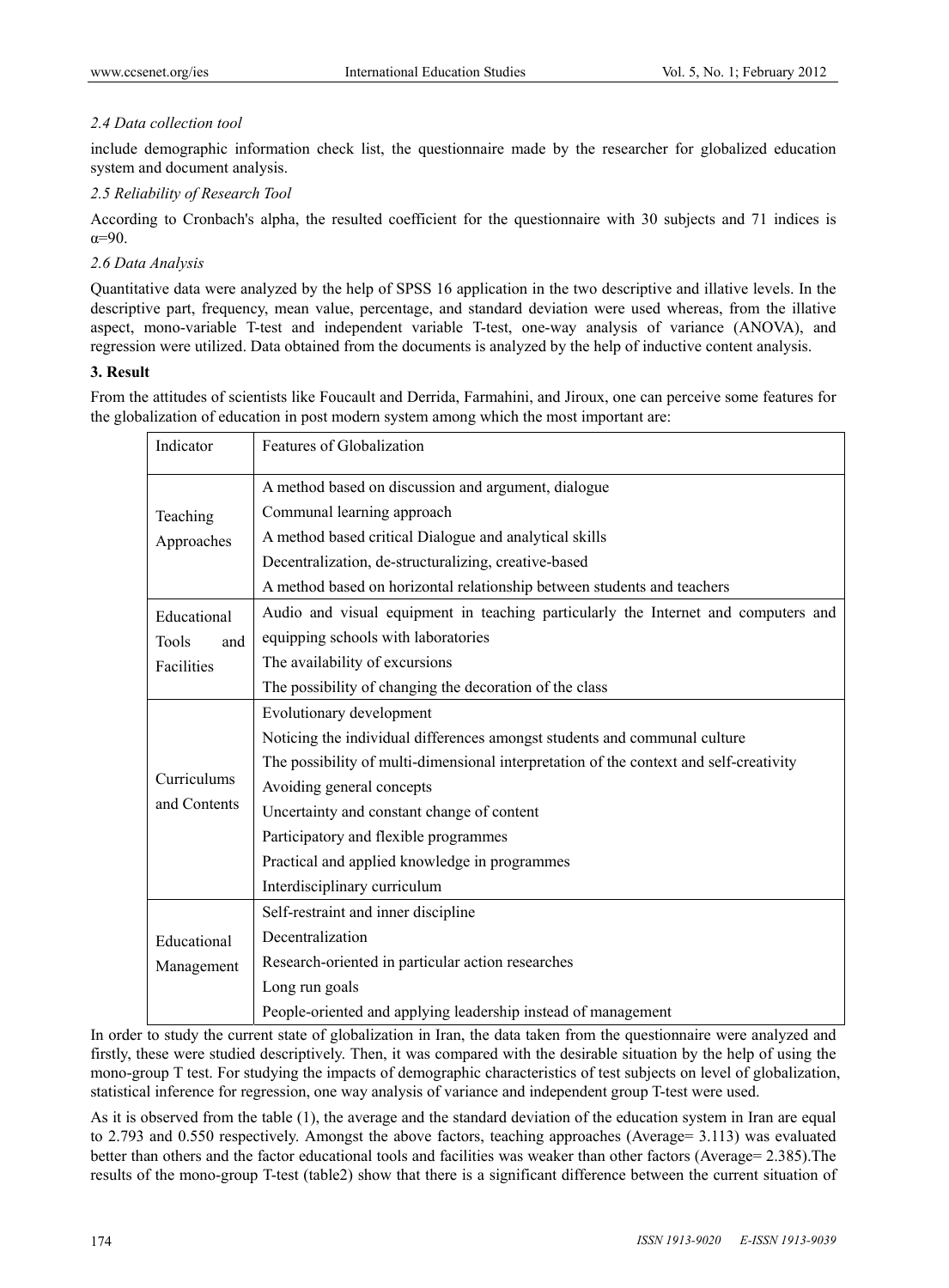the level of globalization in Iran and its current optimal global state (t356=-24.252;  $P=0.001$ ) or in other words, the situation is lower than the optimal level.

The sub scales teaching approaches, educational tools and facilities, curriculums and contents, and educational management are able to estimate the current situation of education system in Iran.

For this purpose, a multi-variable regression table was used. As it is seen in the table (3), the sub scales teaching approaches (β:0.309; sig:0.001), educational tools and facilities (β:0.342; sig:0.001), curriculums and contents  $(\beta: 0.344; \text{sig}: 0.001)$ , and educational management  $(\beta: 0.0247; \text{sig}: 0.001)$  affect education system in Iran significantly and positively predict the current situation of education system in Iran.

In order to study the impacts of demographic characteristics of test subjects on their attitudes toward globalization of Iranian education system, we compare them according to these factors respectively.

Subjects' viewpoints towards globalization are different at various teaching age group. The results from the mono-variable analysis of variance (table4) demonstrate that the impact of subjects' teaching age group on the level of globalization is significant  $(P<0.05; F(2.353) = 4.086)$ .

Based on Tukey's test (table5), there is no significant difference between primary with middle schools ( $P < 0.05$ ) and between primary and high schools (P< 0.05); it was also found out that there existed significant difference between middle and high schools  $(P< 0.05)$ .

Now, we are going to analyze the level they are teaching and the level of globalization of education system in Iran.

As it is seen from the table 6 the level of globalization in middle schools are closer to its respective global condition (Post modern) (M=2.877) and the condition for high school is weaker (M=2.677).

Educators' education level affects the level of globalization of education system in Iran.The results from the mono-variable analysis of variance(table7)a show that the influence of subjects' education level is not significant on the level of globalization of education system in  $\text{tran}(P<0.05; F(3.345)=0.224)$ .

Subjects' administrative position influences the level of globalization of education system in Iran. Results of the one way analysis of variance (table8) show that the influence of subjects' administrative position on the level of globalization of education system in Iran is significant  $(P=0.001; F(3.345)=9.085)$ .

By the help of Tukey's test(table9), no significant difference is observed between instructors' and principals' point of views about the level of globalization of education system in Iran (P<0.05); however, a significant difference is seen between teachers' and instructors' viewpoints (P< 0.05) and the same applies to the difference teachers' and principals' point of views (P< 0.05).

Now, we are going to study the placement of administrative position of educators based on the level of globalization of education system in Iran (Postmodern).

As it is seen in the table10, the situation for the level of globalization of education system in Iran amongst principals is closer to the current global situation (Postmodern) (M=2.945) and the respective situation for teachers is weaker  $(M=2.681)$ .

Gender Affects the Level of Globalization of Education System in Iran

The results from the independent group T-test (table11) show that there is no significant difference between education system of Iran of two groups of men and women  $(1355=-0.690; P=0.491)$  and both groups have perceived the level of globalization as negative.

#### **4. Conclusion**

The corresponding results of this analysis in a globalized and postmodernism education system indicated that their teaching approaches are based on discussion and argument, critical discussion, communal learning, initiative-oriented destructuralization, decentralization, analytical skills, and horizontal student-instructor relationship (Farmihani, 2010). Lyotard (2004). Believes that school relations are not merely based on logical dialogue but besides, focus on aesthetical aspects. He also suggests that the discussion parties do not communicate under a strict framework, but indeed, enter their sense of excitement and simply share their mental states. According to Daniel, education should give a particular attention to interaction and motivation that becomes possible by the help of communal learning and results in empathy. Education should establish a balance between independent and interactive learning (Bell, 1988).

Results of the analysis on educational tools and facilities in a globalized and postmodern education system indicated that using audio and visual equipment, specially computer and the Internet and laboratories play an important role in in-depth learning and availability of excursions and change of class formation pursuant to change of subject are of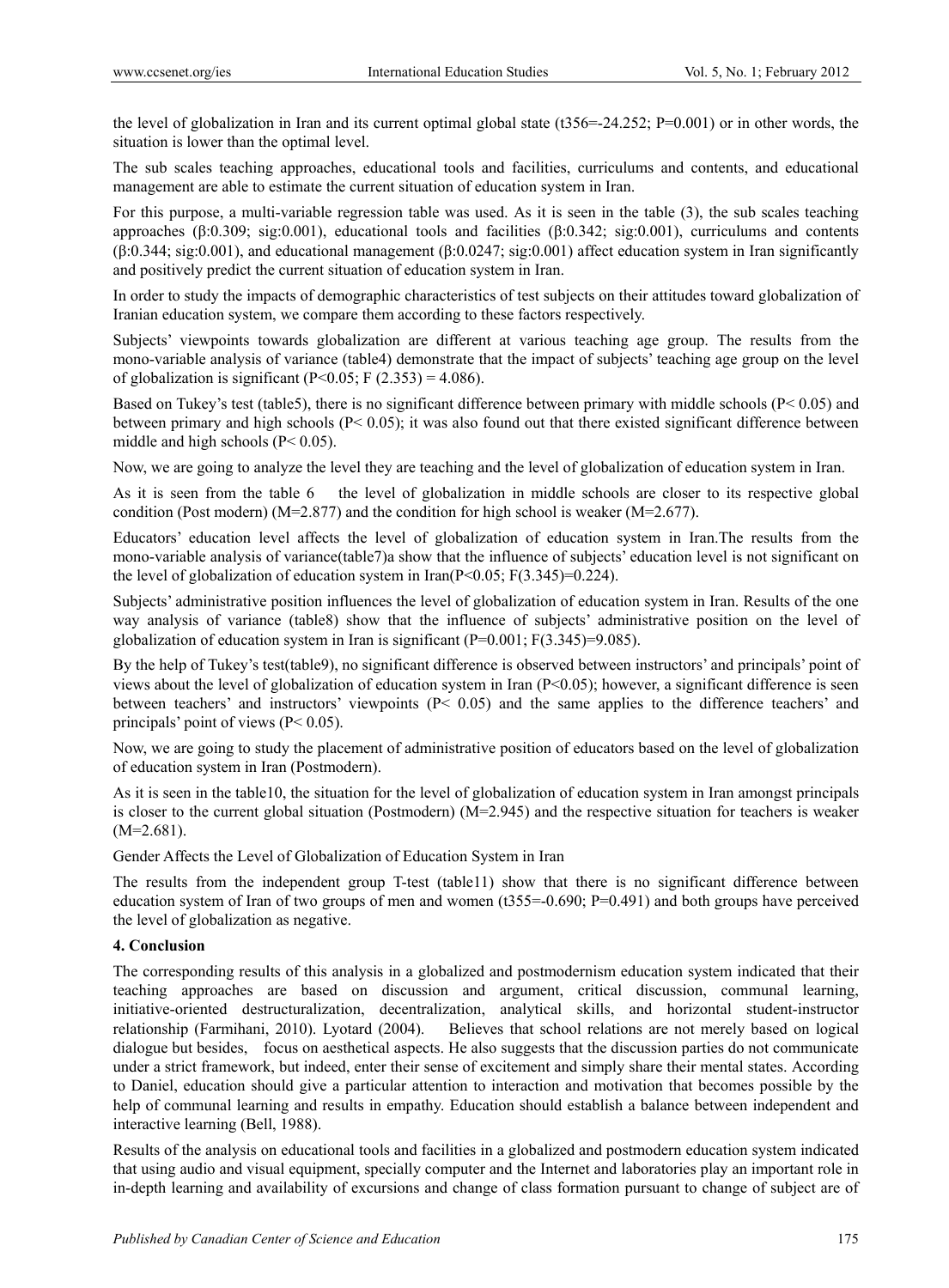great significance.

Talking about Information Technology, Scrimshaw and McCormick (2001) in their article entitled 'Information and Communications Technology' consider pervasive interactions which are unique to postmodernism. These interactions provide the availability of infinite, multi-purpose relations for learners whose continuity assists in the formation of small and numerous societies in a school.

Findings from analyzing curriculums and contents in globalized and postmodern education system indicated that curriculums and contents is based on developmental education, considering individual differences amongst students and public culture as well as the possibility of multi-dimensional perception of the content, avoidance of general concepts, lack of stability and constant variation of content, participation and flexibility, practical and scientifical knowledge, and interdisciplinary curriculum. (Farmihani, 2010)

Postmodern curriculum should consider every student as a separate individual and take their needs into consideration; realization of this would not be simply possible in institutions like school that are similar to manufacturing firms and few special books are used (Farmihani, 2003)

Results obtained from analysis of school management represented that school management in a postmodern system is based on action research, long-term objectives, self-monitoring, leadership, and decentralization. (Farmihani, 2010)

Farrell regarded school in postmodern era as a dynamic and organic creature which has variable tensions and bonds with its minor and major components. (Farrel, 2000)

As it is illustrated in table 1, the net average of education system of Ahwaz according to the globalization and postmodernism factors is equal to M=2.793. Results of mono-group T-test (table2) suggested that there is a prominent gap between Ahwaz's education systems with the desired globalized one. In other words, the existing situation is lower than the desired level. Table 1 presented that the situation of all indicators is lower than the desired globalization level and in this aspect, teaching approaches with an average of 3.113 is the closest to the globalization level whereas educational tools and facilities with an average of 2.385 is the furthest from the globalization level.

As it was shown in table 3, the analyzed indicators are capable of evaluating the situation of education system in Iran and this is aligned with finding as well as Azad, Mahdi Azad's(2010) findings by electronic government analysis of education system in Ahwaz which was placed as in the second step (full-fledged) among five stages offered by United Nations research. Findings of this research are aligned with shahi, Shahi's(2006) findings regarding the mechanical structure of Khuzestan universities and centralization in management, governmental interventions with appointing principals, existence of traditional regulations and individual-centered management of those universities.

According to some Iranian researchers, most of the current challenges in Iranian education system are rooted in the contradiction between tradition and modernity. Conscious noticing these contradictions is needed .such as emphasis on secularism in modern system whereas Iran has a religious society. Based on thorough study of indicators, it can be said that this challenge is because of the contradiction between tradition and modernity. Crisis is a definite issue and stopping in tradition in order to escape this contradiction in education system is not a solution and makes education bureau as an expired institution; whereas, one of the major objectives of Iranian education system is to obtain success and first rank in region and Islamic world. (Secretariat of Higher Education, 2010)

This type of system, which has a debatable proximity with the desired level, cannot lead to forerunning Iranian education system in the world. Iranian government introduces the policies in every aspect of providing education including financing, compilation, printing and dissemination of textbooks, educational environment, educational equipment, and training instructors whereas under the desirable circumstances of formal education system, comprehensive participation and balanced inference of individuals and other organs is emphasized (Secretariat of Higher Education, 2010)which can be considered as one of main reasons of the gap between the existing situation of Iranian education system and the desirable situation.

If these challenges remain and the education system does not seek their solutions, designated objectives won't be achieved and in order to fill this gap, one should use the many features of globalized education system that are outlines in postmodernism doctrines. In many circumstances where the modern doctrines were under crisis, postmodernism attempted to overcome those hardships by an improved approach. It should not be neglected that the researcher is not trying to imitate post modernity concepts, as there are still deficiencies even in post modernity but this matter is not an obstacle to use beneficial doctrines of postmodern. Now, the question is that whether the existing education system in Iran which is full of tradition and modern is able to utilize these reforms of postmodern or not? As Iran has not been fully complied the modern aspects and since postmodern is a historical and thinking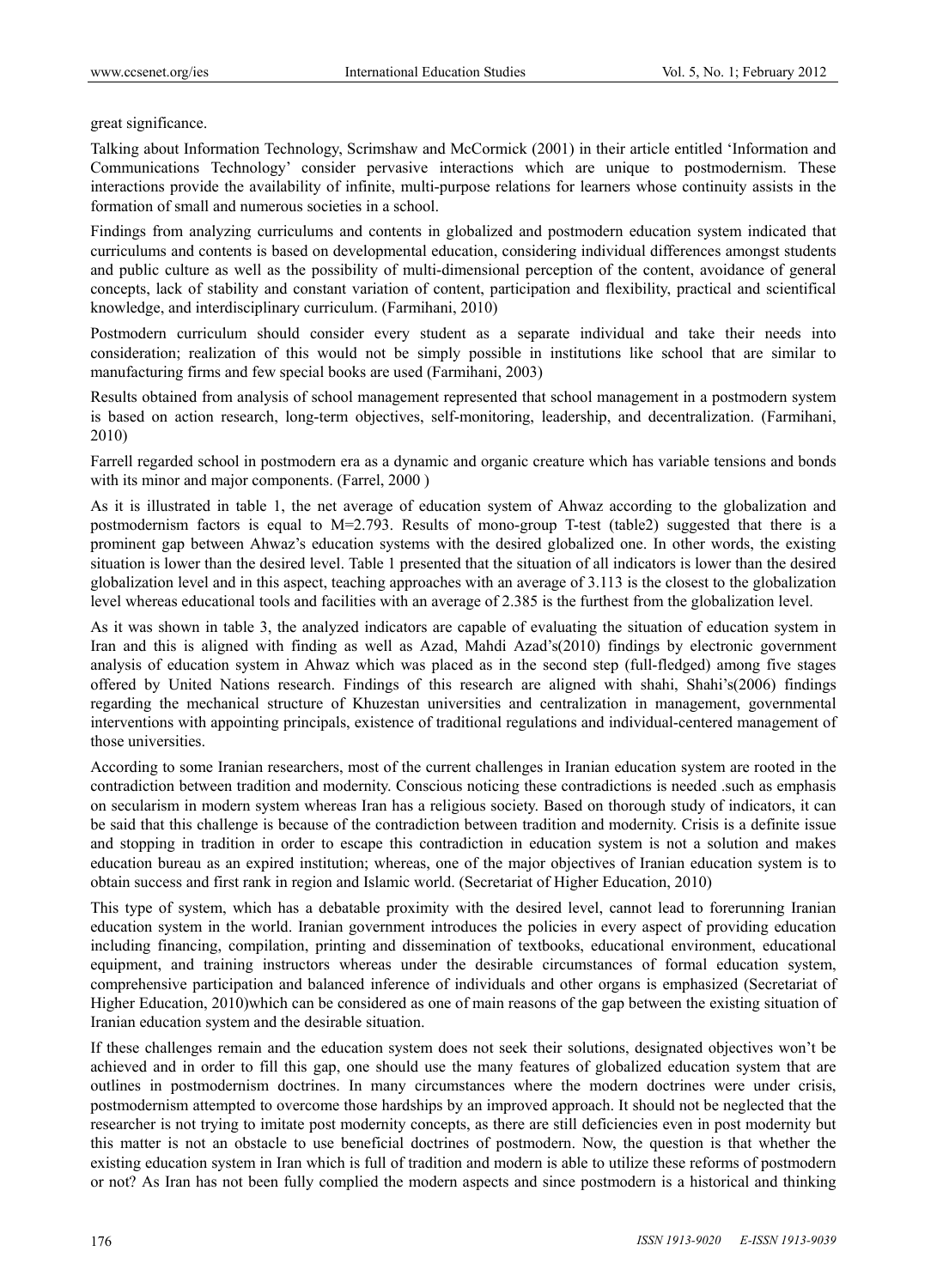condition, passing modern in order to reach postmodern is not essential. Although post moderns are still in their transmutation stage, they could successfully suggest solutions to overcome the existing crises in various aspects of modernity such as standardization, giving attention to contents of textbooks like religious, intense control form the side of those who possess the power and solutions such as destructuralization, decentralization, dialogue-centered, interdisciplinary sciences, and so on.

Therefore, based on the significant role that is played by education system in a country's circumstances, it is among the institutions that need to have the proper investment for planning of major indicators of this system to be aligned with the ones for globalization. This is possible regarding the good available potential in Iran including labor force, professional, and financial resources, and a quick pass of development steps is desirable.

In order to further the analysis of the situation of education system in Ahwaz, demographic properties of subjects of the test were investigated. The findings of the one-way variance analysis (table4) suggested that various teaching age group where instructors are working could have an impact on the level of proximity to the desired globalization factors.

In order to further this analysis, Tukey's post hoc test (table 5,6) was used. The results of which indicated that despite no significant differences between primary and middle schools as well as between middle and high schools, the difference between primary and high school is noticeable. Besides, further analysis of level regarding the net average showed that middle schools' situation is closer to globalization factors; however, the situation for high school is the furthest.

Results from the one-way variance analysis (table 7) demonstrated that education level of educators could not have any influence on closeness to globalization indices. To demonstrate this, it should be mentioned that on average the minimum degree of instructors is high-school diploma and the maximum is a Master's degree, unfortunately even those extra 6 years of studying in a university do not play any role in employing globalization factors and he acts similar to a instructor with diploma and the reason could be the centralized and standard system of education and structuralism.

Results from table 8 demonstrated that subjects' position resulted in differences between their viewpoints about the level of globalization of Iranian schools. Tukey's test (Table 9, 10) showed that there are no significant differences between in structures' and principals about globalization. In contrast, the differences were significant between principals with teachers and teachers with instructors. Further analysis suggested that teachers knew the existing education system further than it was supposed by principals who believed in the closeness of Iranian education system's situation with globalization indicators and for clarifying this, principals' in genuine viewpoint in addition to their confirmation of an ideal education system which indeed suggests an exaggeration arisen from their intention to regard their own job as a success are among these reasons. Results of the independent-group T-test (table 11) presented that gender could not play any role in the level of globalization and both men and women evaluated the level of globalization as negative. This consensus stands for the actual gap between the Iranian education system with globalization.

## **References**

Albero, M. (2001). Global Era:The Sociology of Globalization. Translated into Persian by Nader Salar Zadeh Amiri. Azad Andishan Press, Tehran, 2004 (in Persain). Charlton and Andreas, 2006.

Azad, M. (2010). Analyzing the Electronic Government Model in Staff Department of Ahwaz Education Bureau. Master's Dissertation, Ahwaz: Chamran university

Bagheri, P. (2000). Introduction to Hegel's Philosophy. Journal of Arghanoon. No. 13. (in Persain).

Bell,D. (1988). Beyond Modernism.beyond self, *Sociological Journey*. London.Heinemann.

Charlton, B. G, & Andras, p. (2006). Globalization in ScienceEducation: an Evitable and Beneficial Trend.Medical Hypotheses, Vol. 66. http://dx.doi.org/10.1016/j.mehy.2006.01.002

Derrida, J. (1974). Of Grammatology Trans. Gayatri Chakravorty, Spivak Baltimore. John Hopkins University Press.

Farmaini Farahani, M. (2010). Post Modernism and Education System.Tehran, Ayeej Publications.

Farmihani Farahani, M. (2003). Studying Postmodernism Education Views with a Focus on Foucault and Derrida's Attitudes. Shahed University Bimonthly, *Scientific & Research Journal*, 10th Year, No. 3.

Farrell, F.(2000). Postmodern and Education Marketing, *Educational Management and Administration*. Vol. 129, no. 2.

Ginkel, H. (2002). what Does Globalization Mean for Higher Education. Globalization: what Issues are at Stake for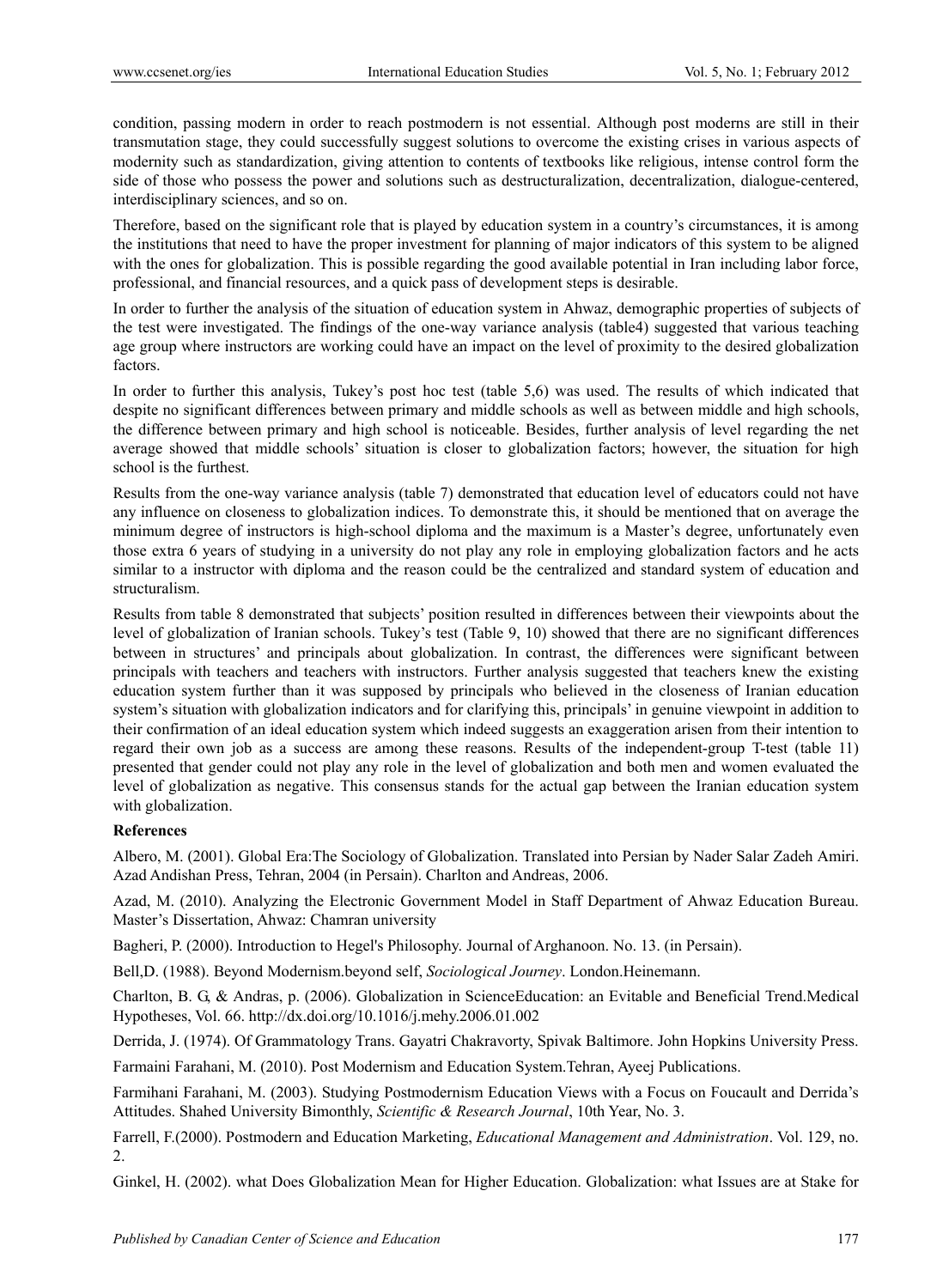Universities, Universite Lavel; Quebec Canada.

Lyotard,J. Autumn. F. (2004). Pedagogical Implications of Postmodernity and its critics, *Educational Innovations Quarterly*. no. 9, p. 71

Madison, J. P. (2001). Globalization: Challenges and Opportunities. Translated by Mahmud Salimi, *Rahbord Journal*, Vol. 22 (in Persain).

McCormick, R, & Scrimshaw, P. (2001).Information and Communications Technology, Knowledge and Pedagogy, *Education*.Vol. 1, no. 1.

Mehralizadeh, Y. (2005). "Globalization of Organizational Changes and Human Resource Development Planning", Ahwaz, University of Chamran. (in Persain).

Mushtaq, H. (2004). Globalization and Management Education in Developing Countries. [Online] Available: http://ideas.repec.org/p/pra/mprapa/29020.html (July 5, 2011)

Secretariat of Higher Education. (2010). Transformation Document Guideline for Formal Education System of Islamic Republic of Iran. Legislation Prospect 826.

Shahi, S, & Naveh Ibrahim A, & Mehralizadeh, Y.(2008). Higher Education Encountering Global Challenges in Khuzestan Universities. *Higher Education Quarterly*, no. 50, pp. 19-45,

Shahi,s.(2006). Investigating Organizational Communication Structure in Graduate Studies in the Path to Globalization. Ph.D. Graduation Work in Khuzestan,Iran.

Table 1. the results obtained from the average, standard deviation and rank (descriptive) of education system in Iran based on Post modern indicators (Global Education System)

| Education System in Iran                | Average | <b>Standard Deviation</b> | Rank |
|-----------------------------------------|---------|---------------------------|------|
| <b>Teaching Approaches</b>              | 3.113   | 0.676                     |      |
| <b>Educational Tools and Facilities</b> | 2.385   | 0.745                     | 4    |
| <b>Curriculums and Contents</b>         | 2.726   | 0.767                     |      |
| <b>Educational Management</b>           | 2.928   | 0.542                     |      |
| Total (Education System in Iran)        | 2.793   | 0.550                     |      |

To define the T-value, firstly, the average and the standard deviation should be added and results in 3.343 that for the ease of calculation, we round it as 3.5 and take it as the cutting line of desirable situation.

Table 2. The mono-group T-test

| Education System of Iran | T value= $3.5$ |         |              |            |  |
|--------------------------|----------------|---------|--------------|------------|--|
|                          | ᠇᠇             | Freedom | Significance | Average    |  |
|                          |                | degree  | level        | difference |  |
|                          | $-22.252$      | 356     | 0.001        | $-0.706$   |  |

Table 3. Multi-variable regression table for predicting the current situation of education system in Iran from the sub scales teaching approaches, educational tools and facilities, curriculums and contents, and educational management.

| Variable                                | Dependent Variable: Education System in Iran |        |       |          |       |  |
|-----------------------------------------|----------------------------------------------|--------|-------|----------|-------|--|
|                                         |                                              |        | R     | Square R | sig   |  |
| <b>Teaching Approaches</b>              | 0.252                                        | 0.309  |       |          | 0.001 |  |
| <b>Educational Tools and Facilities</b> | 0.252                                        | 0.342  | 0.999 | 0.99     | 0.001 |  |
| Curriculums and Contents                | 0.247                                        | 0.344  |       |          | 0.001 |  |
| <b>Educational Management</b>           | 0.251                                        | 0.0247 |       |          | 0.001 |  |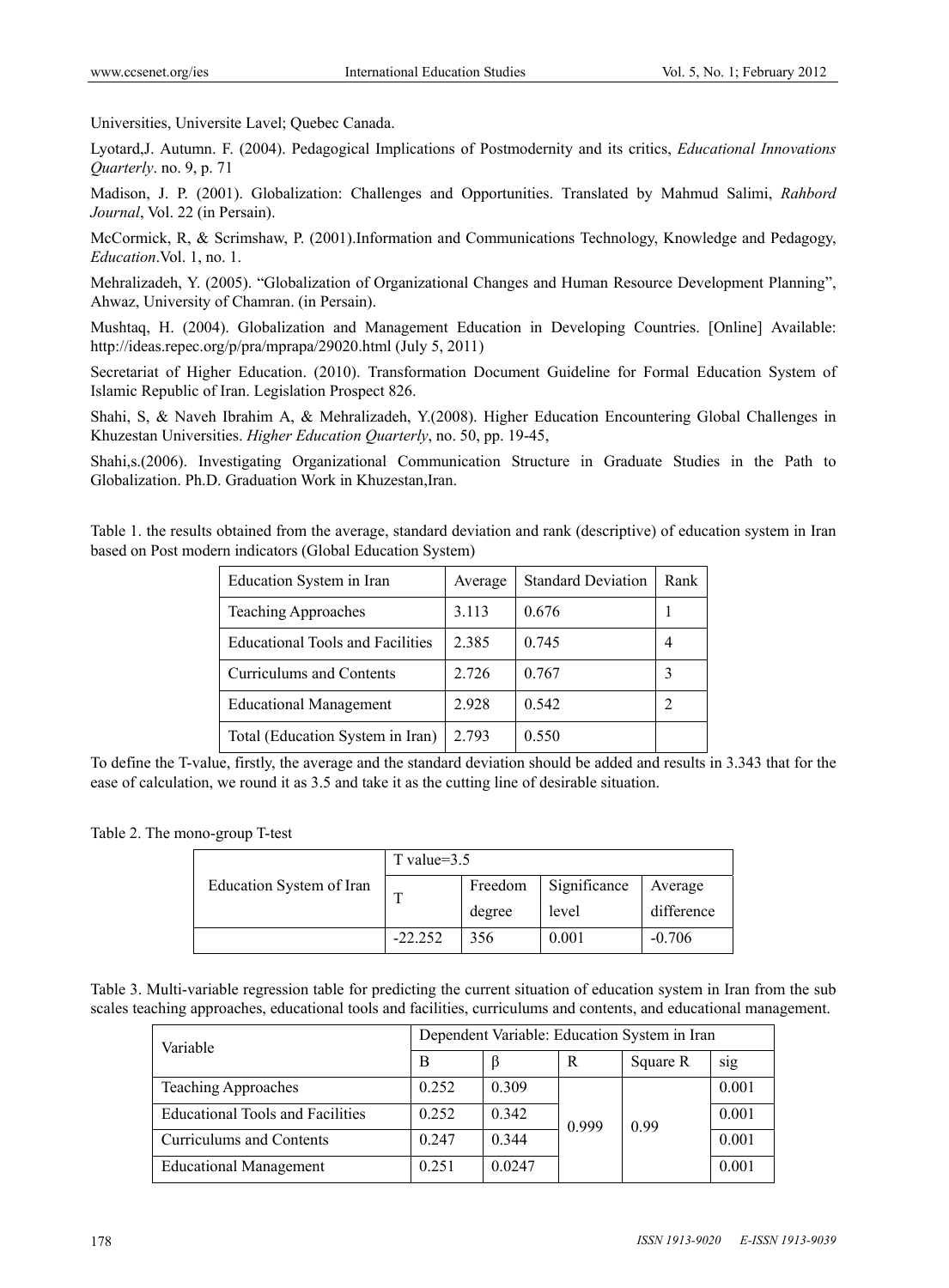## Table 4. One Way Analysis of Variance

| <b>Statistical Indicators</b> | Sum of Square | Freedom | Average of   | E     | Significance |
|-------------------------------|---------------|---------|--------------|-------|--------------|
| Source of Changes             | Roots         | Degrees | Square Roots |       | Level        |
| Inter-group                   | 2.44          |         | .22          |       |              |
| Intra-group                   | 105.417       | 353     | 0.299        | 4.086 | 0.018        |
| Total                         | 2886.627      | 356     |              |       |              |

## Table 5. Results of the Tukey's test

| Difference between Groups   | Difference of<br>Average | <b>Error Standard Deviation</b> | Significance<br>Level |
|-----------------------------|--------------------------|---------------------------------|-----------------------|
| Primary with Middle Schools | $-0.0488$                | 0.07099                         | 0.771                 |
| Primary with High Schools   | 0.1506                   | 0.0692                          | 0.077                 |
| Middle with High Schools    | 0.1994                   | 0.07338                         | 0.020                 |

Table 6. the following table represents the average and the standard deviation of teaching approaches by the separation of teaching age group.

| Teaching age group | Average | <b>Standard Deviation</b> | Rank |
|--------------------|---------|---------------------------|------|
| Primary School     | 2.828   | 0.615                     |      |
| Middle Schools     | 2877    | 0.682                     |      |
| High Schools       | 2.677   | 0.476                     |      |

Table 7. One Way Analysis of Variance

| <b>Statistical Indicators</b><br>Source of Changes | Sum of Square<br>Roots | Freedom<br>Degrees | of<br>Average<br><b>Square Roots</b> | F     | Significance<br>Level |
|----------------------------------------------------|------------------------|--------------------|--------------------------------------|-------|-----------------------|
| Inter-group                                        | 0.137                  |                    | 0.068                                |       |                       |
| Intra-group                                        | 105.502                | 345                | 0.306                                | 0.224 | 0.80                  |
| Total                                              | 2814.932               | 348                |                                      |       |                       |

Table 8. One Way Analysis of Variance

| <b>Statistical Indicators</b> | Sum of Square | Freedom | of<br>Average       |       | Significance |
|-------------------------------|---------------|---------|---------------------|-------|--------------|
| Source of Changes             | Roots         | Degrees | <b>Square Roots</b> |       | Level        |
| Inter-group                   | 5.267         |         | 2.633               |       |              |
| Intra-group                   | 102.611       | 354     | 0.29                | 9.085 | 0.001        |
| Total                         | 2893.633      | 357     |                     |       |              |

Table 9. Results of the Analysis of Tukey's test

| Difference between Groups   Difference of Average |           | Error Standard Deviation | Significance Level |
|---------------------------------------------------|-----------|--------------------------|--------------------|
| Instructor with Teacher                           | 0.2373    | 0.06115                  | 0.001              |
| Instructor with Principal                         | $-0.0274$ | 0.10253                  | 0.961              |
| Teacher with Principal                            | $-0.2647$ | 0.0989                   | 0.021              |